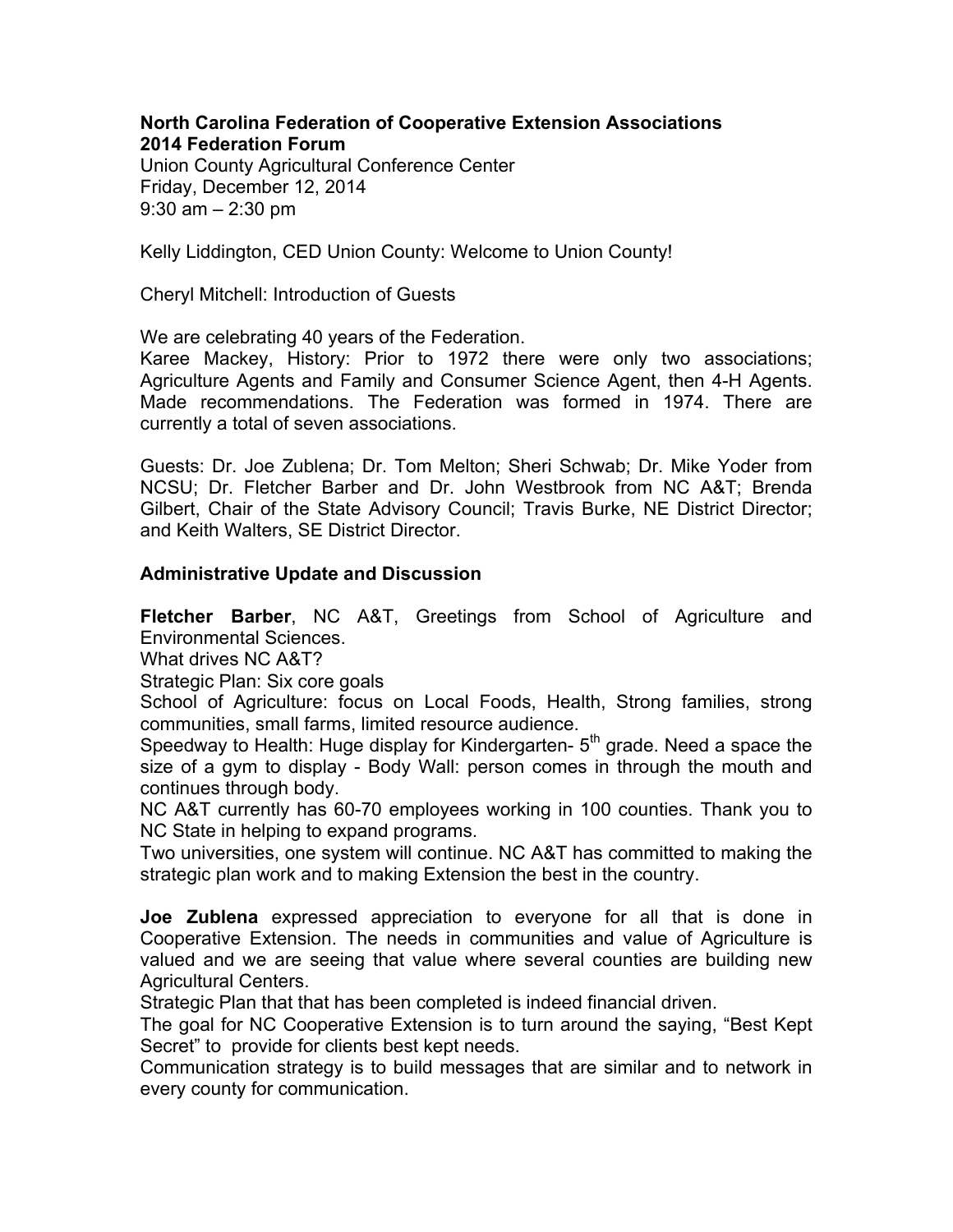Justin Moore, Marketing and Communications Specialist

NC State changes: finances, programmatic (form teams of agents and specialists)

What makes the difference? What makes 4-H better? Behavior changes change lives for the better.

Find out what is needed and exceed what we are doing.

Financial: Strategic and tactical-looked at largest staffing plan we can afford. Staffing is financially driven.

Greetings from Dean Linton - great opportunities in Food Science with the Plant Science initiative.

Federation is brainpower of all associations. Open ideas to delegates and take back to associations for discussion and dialogue.

# **Branding**

Two aspects: NC State - Cooperative Extension is sub brand of University. There are tight restraints on who is sub brand (means what you stand for is tightly aligned with the University).

Language is NC State Extension.

NC A&T is having similar discussions on branding; A&T wants more visibility. NC State Extension Brand and NC A&T Extension Brand. In the counties there will still be a co-brand. This is still in negotiation process.

Logos: NC State: Think and Do.

There will be a toolbox for Communications and Branding.

Two universities, one organization. Business cards and letterhead; both universities have restrictions. May be able to use sub-brand for NC State, not sure about NC A&T.

Fletcher Barber, Branding:

Make sure for all aspects (rules) that all university rules are followed. Want to make sure that everybody understands what is going on.

# **Reporting and Promotions**: Dr. Westbrook, Program Leader, NC A&T

Reports in ERS: reports are looking good.

Combined state accountability. Report (NIFA & USDA).

NC System Reports - UNC System - shows values of Extension in every county. Stakeholder Reports: Combined report, no difference in NC State and NC A&T (no differentiation).

Funding is based on reports.

Statements used for title promotion.

Document Impacts

Outcomes and Incomes: January 1, 2016, some will change to reflect what we do (priority changes).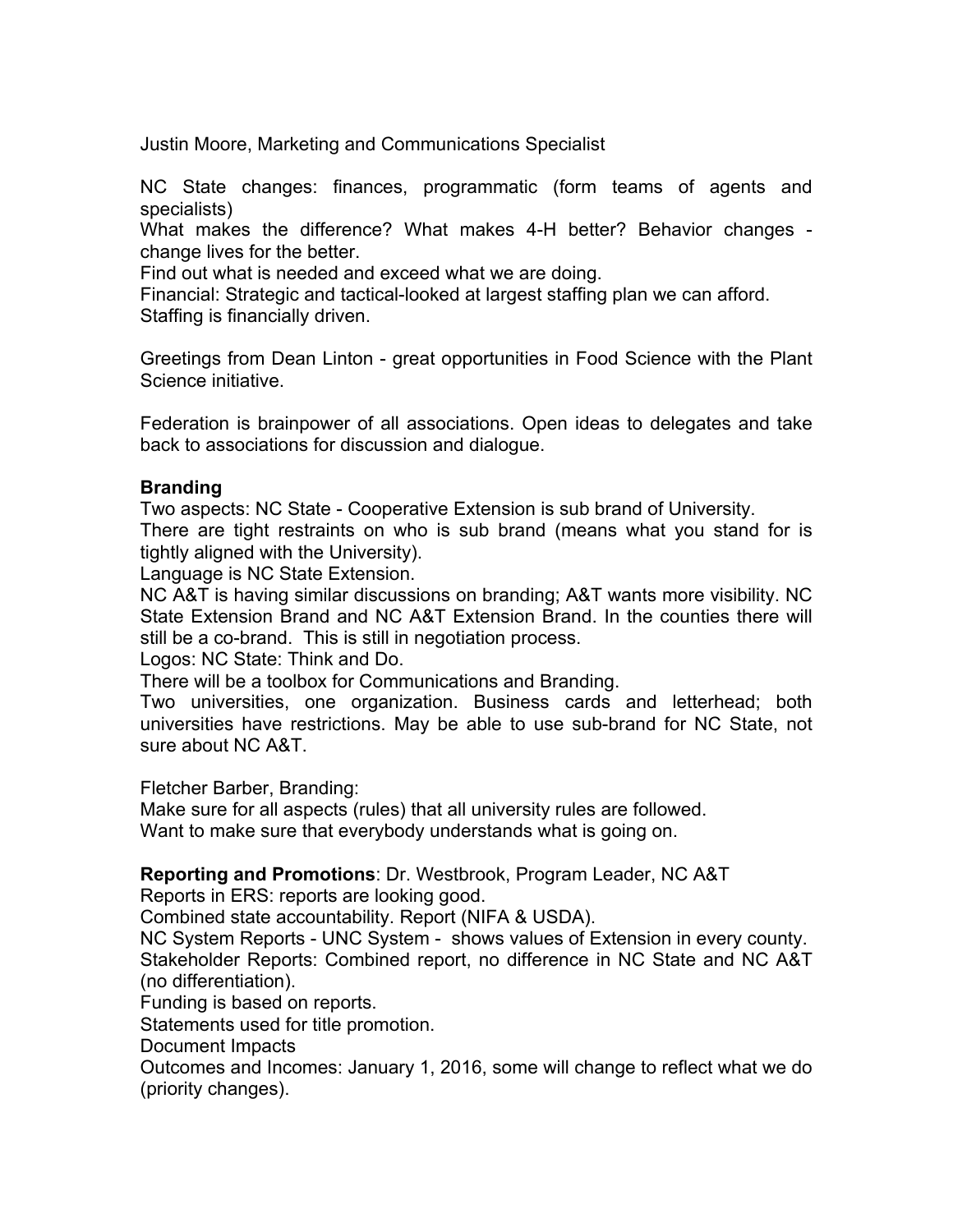4-H Youth and Reporting: core element report.

A&T Agents will still report on Financial Management, Parenting Matters, Family Resource Management outcomes. What will happen to reporting system being revised?

Example: More In My Basket. Have specialist involvement to provide input into new matrix.

Example: Health Rocks. Try to capture beyond specific program levels.

# **Career Ladder**, Sheri Schwab

Salary, Recognition, Title Promotion

2015: Putting together a group of people to assist in process.

Not every rung on the ladder will be to turn in huge packet.

If agent comes in with B.S. and gets M.S. along the way, is there any compensation? They have to get M.S. to apply for title promotion.

Compensation: Starting salaries, rewarding experiences; put together compensation structure.

Are there ways outside of awards for recognition? Employee Recognition.

Endowments: People who have these endowments have concerns that people are not applying.

How does private industry recognize employees? On the spot, don't apply.

Policy and Legislative Support

Who is working in legislature in support of Extension?

A&T- nobody specifically lobbying for Cooperative Extension. The only lobbyist that NCSU has is for the total university. – It is imperative to get word out through State Advisory Council. NC A&T sends "Solutions" to all county government and legislators in Raleigh.

NC State-Kevin Howell and Marshall Stewart. Neither is dedicated to Extension. Politics have changed; the best approach is through the State Advisory Council. Invite them to programs.

# **Staffing**

Area Agents: When will they be posted? Possibly January. Campus Departments have been very involved around area agent positions; closely aligned with specialists.

Counties without base staffing model, get internal postings done first. We will not be redistricting.

NC A&T Agent in county does not by default fill the NC State FCS Agent. A&T will still be there to do the programs that they have been asked to do. A&T Agent would be full time in one county.

Why no incentives for internal transfer?

Retention: more attractive salaries. This year, cut budget to provide increases. Training to CED's for identified Reduction in Force (RIF); how to handle, what to say. Notification June 1 (no later than August 1) and 30 days working notice.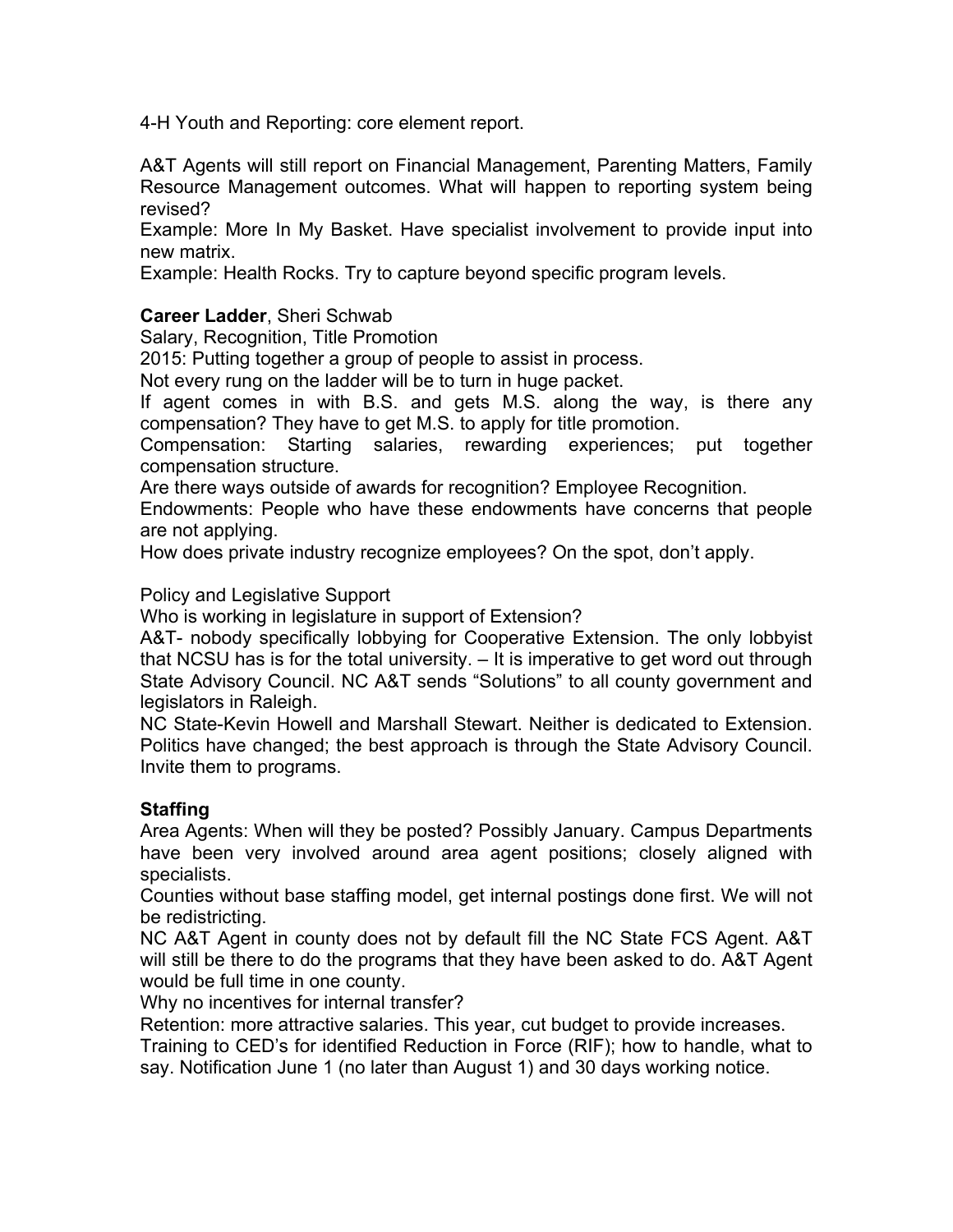How do we keep the percentages in line unless everyone goes lock-in? Will have to look at MOU's; this is the reason for two years on agents, hiring 50%/50%.

COSS: Some counties portion high above on county side.

Will there be any increase in Secretaries salaries? No. Needs to be more of a level playing field in administrative assistants. NCSU is providing resources (COMPASS).

What do we tell ALS at county level about changes, especially in FCS? Continue to work with ALS, provide information given through the visioning process, work with them and explain core programming.

Could we have talking points to explain changes and that we are not doing some of the programs we have always done? Continue to work with ALS and keep them in the loop.

## **Communication**, Tom Melton

Could we have a dialogue at Federation? the advantage of having questions ahead of time so L4 can discuss.

Communication and scheduling between two universities needs to be better will look at calendars and try to prevent doing a major event on top of another.

Streamline of travel reporting. A&T, all paperwork, not electronic. Why can A&T not do travel electronically? How can they sublease from NCSU or get their own software to do travel electronically? Agendas have to be sent in. A&T has to have preapproval 45 days in advance.

### Mike Yoder

Risk management for all agents; look at how to make sure that everyone that comes in contact with youth goes through risk management training. Go through first week of employment.

Will agents who do SHIIP program continue the program? NC State Extension will stop the program on July 1, 2016. Will look at program through the Department of Insurance. Partnership is highly valued. Growing program with external resources and putting new people in the counties.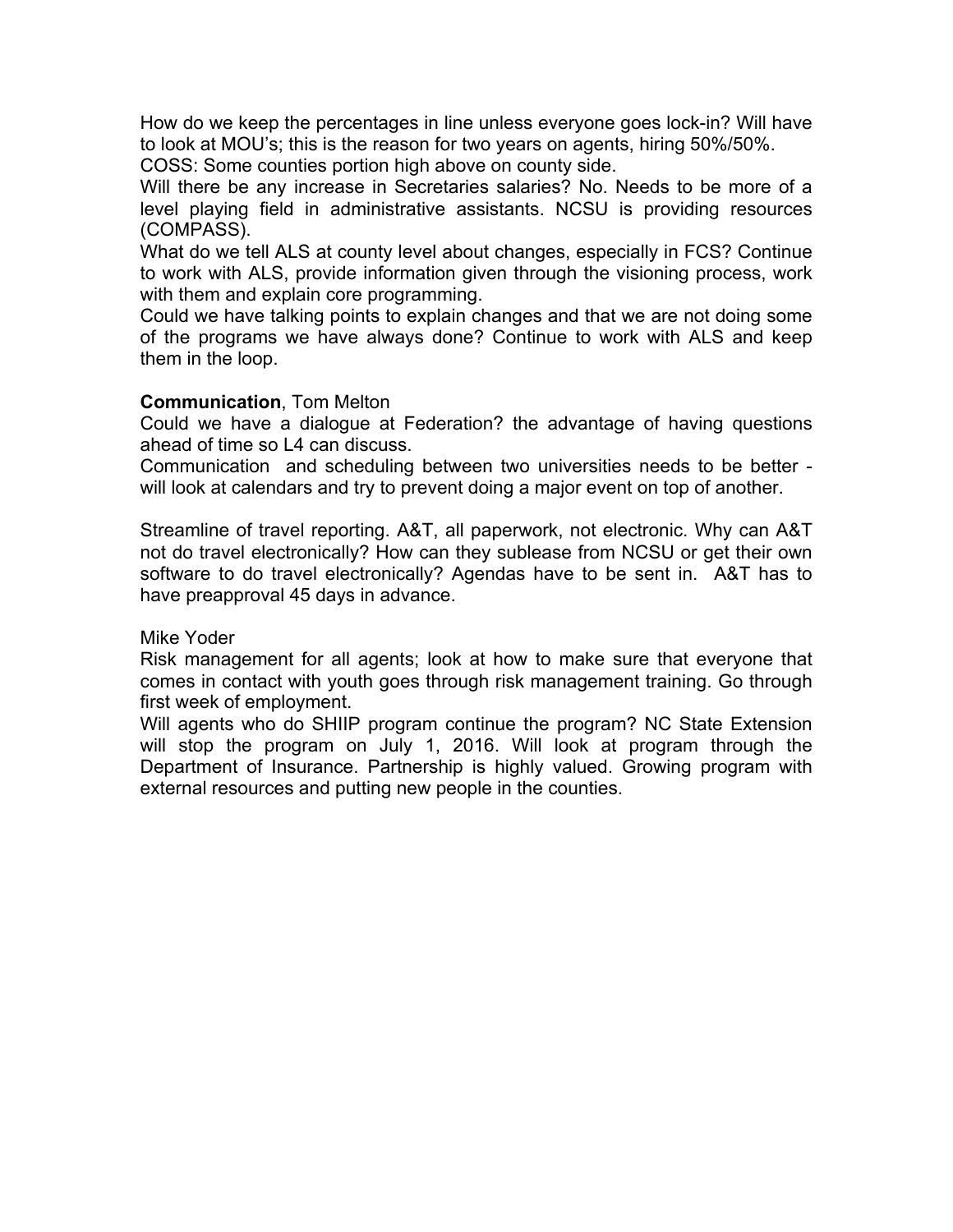## **NC Federation of Cooperative Extension Associations 2104 Federation Forum December 12, 2014 Union County Agricultural Center**

### **Business Meeting**

Association Roll Call, Nancy Keith NCCEAPA, Jane McDaniel (10 members) NCEAFCS, Molly Alexi (7 members) NCACAA, Tyrone Fisher (10 members) NCAEPAAT, Hazel McPhatter (13 members) NCACES, Carolyn Bird (2 members) ESP, Mark Blevins (5 members) NCAE4-HA, Erin Morgan (11 members)

**Call to order**, 1:15 pm

**Determine Quorum**, Trudy Pickett: Yes

## **Approval of Agenda,** Cheryl Mitchell

Jane McDaniel made a motion to accept the agenda. Sandy Kanupp seconded the motion. Motion carries.

### **Minutes of 2013 Forum,** Nancy Keith

Jane McMurray made a motion to dispense reading the minutes from the 2013 forum and accept the minutes as emailed. Rachel Monteverdi seconded the motion. Motion carries.

### **Treasurer's Report and Proposed 2015 Budget**, Debbie Stephenson

Account Balances as of December 10, 2014 (see Attachment A)

| Checking                   | \$1,711.74 |
|----------------------------|------------|
| <b>Money Market Shares</b> | \$6,198.23 |
| Shares                     | \$32.47    |
| <b>Ending Balance</b>      | \$7,942.44 |

Karee Mackey made a motion to accept the Treasurer's report and adopt the budget. Carolyn Bird seconded the motion. Motion carries.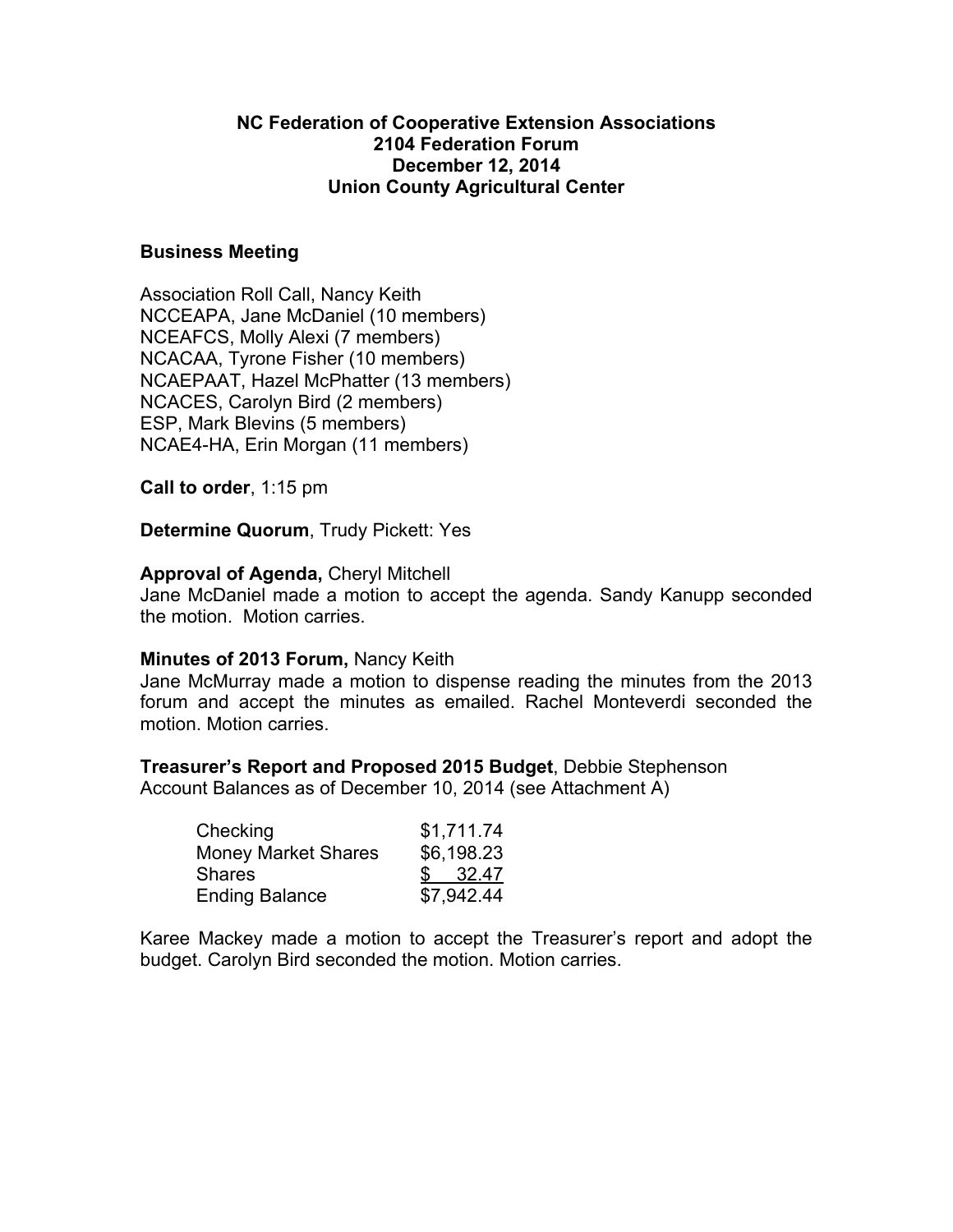### **Assocation Reports**

NCCEAPA, Jane McDaniel (see Attachment B) NCEAFCS, Molly Alexi (see Attachment C) NCACAA, Tyrone Fisher (see Attachment D) NCAEPAAT, Hazel McPhatter NCACES, Dr. Carolyn Bird (see Attachment E) ESP, Mark Blevins (see Attachment F) NCAE4-HA, Erin Morgan (see Attachment G)

# **Cheryl recognized all 2014 presidents of associations with certificates of excellence.**

NCCEAPA, Jane McDaniel NCEAFCS, Molly Alexi NCACAA, Tyrone Fisher NCAEPAAT, Hazel McPhatter NCAE4-HA, Erin Morgan ESP, Mark Blevins NCACES, Dr. Carolyn Bird

#### **Recognition of Officers**

Christine Barrier, Web Master, ESP Trudy Pickett, Parliamentarian Debbie Stephenson, Treasurer Nancy Keith, Secretary Karee Mackey, President Elect Cheryl Mitchell, President

### **Election and Installation of 2015 Federation Officers**

President, Karee Mackey, NCAE4-HA President Elect, Amy Lynn Albertson, NCACAA Secretary, Shirley Howard, NCAEPAAT Treasurer, Christine Barrier, ESP Webmaster, Trudy Pickett, NCEAFCS Parliamentarian, Gary Moore, NCACES Past President, Cheryl Mitchell, NCCEAPA

### **Old Business**: None

#### **New Business**: None

Cheryl Mitchell: Sheri Schwab asked that the Employee Recognition questionnaire (Attachment be reviewed with the Federation and would like them returned. Also, let Sheri know if you would like to serve on the committee.